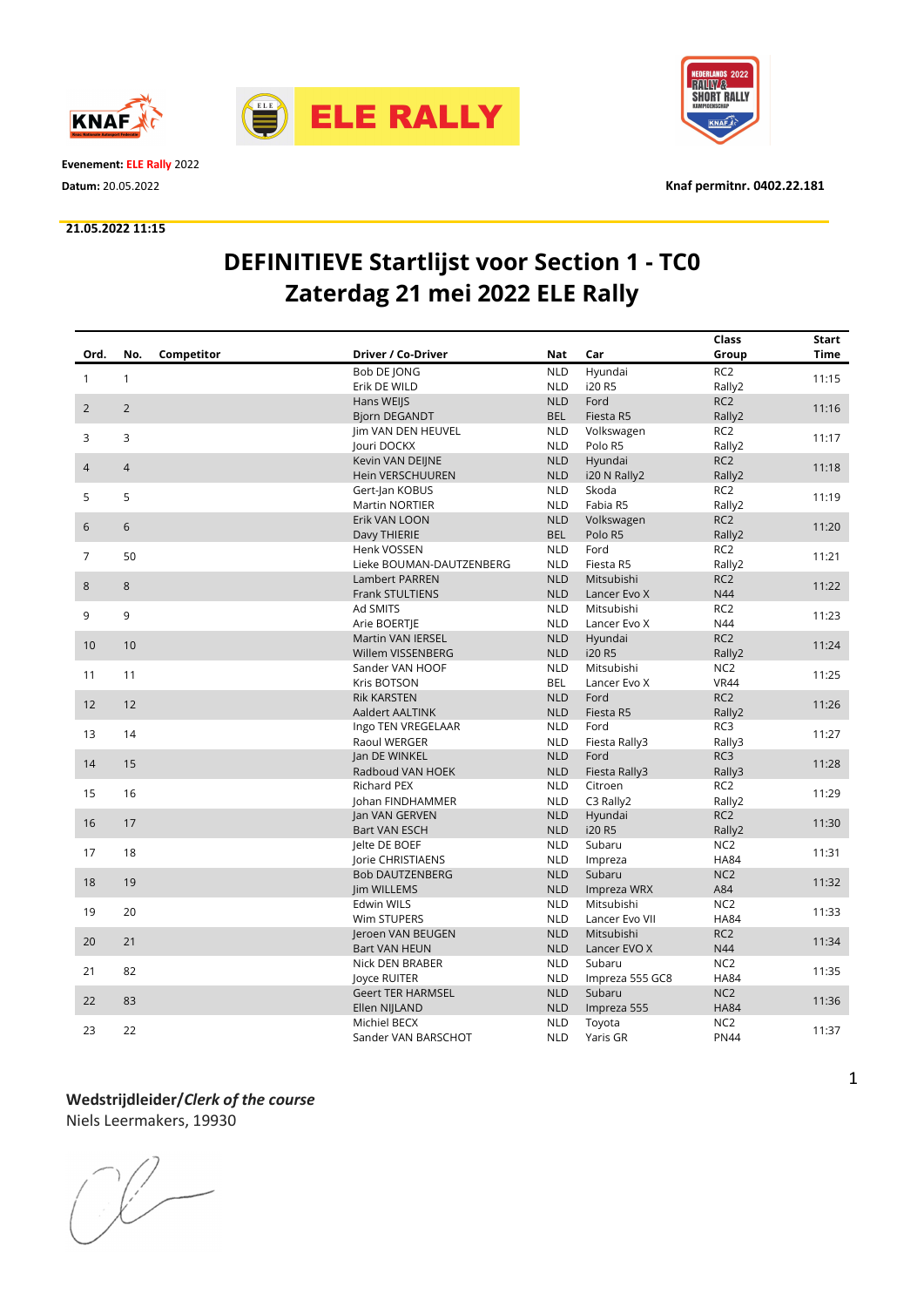



Evenement: ELE Rally 2022

#### 21.05.2022 11:15



Datum: 20.05.2022 Knaf permitnr. 0402.22.181

# DEFINITIEVE Startlijst voor Section 1 - TC0 Zaterdag 21 mei 2022 ELE Rally

|      |     |            |                             |            |                     | Class             | Start       |
|------|-----|------------|-----------------------------|------------|---------------------|-------------------|-------------|
| Ord. | No. | Competitor | Driver / Co-Driver          | <b>Nat</b> | Car                 | Group             | <b>Time</b> |
|      |     |            | Yannick VRIELINK            | <b>NLD</b> | Toyota              | NC <sub>2</sub>   |             |
| 24   | 23  |            | <b>Glenn CROOIIMANS</b>     | <b>NLD</b> | Yaris GR            | <b>PN44</b>       | 11:38       |
|      |     |            | Jan ROENHORST               | <b>NLD</b> | Toyota              | NC <sub>2</sub>   |             |
| 25   | 24  |            | Jorg HENDRIKSEN             | <b>NLD</b> | Yaris GR            | <b>PN44</b>       | 11:39       |
|      |     |            | <b>Niek OUDE LUTTIKHUIS</b> | <b>NLD</b> | Toyota              | NC <sub>2</sub>   |             |
| 26   | 25  |            | Wilbert VAN DEN BURG        | <b>NLD</b> | Yaris GR            | <b>PN44</b>       | 11:40       |
|      |     |            | Roel VAN DER ZANDEN         | <b>NLD</b> | Toyota              | NC <sub>2</sub>   |             |
| 27   | 26  |            | Gijs BOOM                   | <b>NLD</b> | Yaris GR            | <b>PN44</b>       | 11:41       |
|      |     |            | Michiel POEL                | <b>NLD</b> | Renault             | RC4               |             |
| 28   | 27  |            |                             |            |                     | VR3C              | 11:42       |
|      |     |            | Bartjan HARMSEN             | <b>NLD</b> | Clio R3T            |                   |             |
| 29   | 28  |            | Michael KAMPER              | <b>NLD</b> | <b>BMW</b>          | <b>NGT</b>        | 11:43       |
|      |     |            | Henk VAN DE BRUG            | <b>NLD</b> | 130i                | C <sub>9</sub>    |             |
| 30   | 29  |            | Maurice KUIJSTERMANS        | <b>NLD</b> | <b>BMW</b>          | <b>NGT</b>        | 11:44       |
|      |     |            | Kirsten ROTHMAN             | <b>NLD</b> | 130i                | C <sub>9</sub>    |             |
| 31   | 30  |            | Marc DE GROOT               | <b>NLD</b> | <b>BMW</b>          | <b>NGT</b>        | 11:45       |
|      |     |            | <b>Mathieu DECKERS</b>      | <b>NLD</b> | 130i                | C <sub>9</sub>    |             |
| 32   | 31  |            | <b>Hank MELSE</b>           | <b>NLD</b> | <b>BMW</b>          | <b>NGT</b>        | 11:46       |
|      |     |            | Joep VAN HEUGTEN            | <b>NLD</b> | 130i                | C <sub>9</sub>    |             |
|      |     |            |                             |            | Subaru              |                   |             |
| 33   | 32  |            | Frank ROEST                 | <b>NLD</b> | Impreza GT turbo    | NC <sub>2</sub>   | 11:47       |
|      |     |            | Walter VAN DE VEN           | <b>NLD</b> | GC8                 | <b>HA84</b>       |             |
|      |     |            | Marco GEERATZ               | <b>NLD</b> | Renault             | RC4               |             |
| 34   | 34  |            | Zion GEERATZ                | <b>NLD</b> | Clio R <sub>3</sub> | VR <sub>3</sub> C | 11:48       |
|      |     |            | Paul SOUMAN                 | <b>NLD</b> | Peugeot             | RC4               |             |
| 35   | 35  |            |                             | <b>NLD</b> | 208 Rally4          | Rally4            | 11:49       |
|      |     |            | Arjen ALONS                 |            |                     |                   |             |
| 36   | 36  |            | Edwin ABBRING               | <b>NLD</b> | Peugeot             | RC4               | 11:50       |
|      |     |            | <b>Frank TUMMERS</b>        | <b>NLD</b> | 208 R2              | Rally4            |             |
| 37   | 38  |            | Martijn VAN HOEK            | <b>NLD</b> | Ford                | RC4               | 11:51       |
|      |     |            | Nard IPPEN                  | <b>NLD</b> | Fiesta Rally4       | Rally4            |             |
| 38   | 37  |            | <b>Ger ROOVERS</b>          | <b>NLD</b> | Opel                | RC4               | 11:52       |
|      |     |            | Sander VAN EEKELEN          | <b>NLD</b> | Adam R2             | Rally4            |             |
| 39   | 40  |            | Michael SMULDERS            | <b>NLD</b> | Nissan              | <b>NGT</b>        | 11:53       |
|      |     |            | Tom VAN DEN BRAND           | <b>NLD</b> | 350Z                | C <sub>8</sub>    |             |
| 40   | 81  |            | Niels VAN DE WARRENBURG     | <b>NLD</b> | <b>BMW</b>          | <b>NGT</b>        | 11:54       |
|      |     |            | Matty VAN GASTEL            | <b>NLD</b> | 325 E36             | <b>HA82</b>       |             |
|      |     |            | <b>Benoit VERLINDE</b>      | <b>BEL</b> | Renault             | RC5               |             |
| 41   | 42  |            | Anton DUPAN                 | <b>BEL</b> | Clio Rally5         | Rally5            | 11:55       |
|      |     |            | Vitalii ANTONOV             | <b>NLD</b> | Renault             | RC5               |             |
| 42   | 43  |            | Christiaan VAN DER RIJSEN   | <b>NLD</b> | Clio Rally5         | Rally5            | 11:56       |
|      |     |            | Jeroen KLEIN KROMHOF        | <b>NLD</b> | Renault             | RC5               |             |
| 43   | 45  |            | Marcel HANSTEDE             | <b>NLD</b> | Clio Rally5         | Rally5            | 11:57       |
|      |     |            | Ben VAN DE LAAR             | <b>NLD</b> | Renault             | RC5               |             |
| 44   | 46  |            | <b>Marlon KRIEGER</b>       | <b>NLD</b> | Clio Rally5         | Rally5            | 11:58       |
|      |     |            |                             |            |                     |                   |             |
| 45   | 47  |            | Ronald VAN LOON             | <b>NLD</b> | Renault             | RC5               | 11:59       |
|      |     |            | Saskia BLEIJENBERG          | <b>NLD</b> | Clio Rally5         | Rally5            |             |
| 46   | 48  |            | <b>Esmee DEN HARTIGH</b>    | <b>NLD</b> | Renault             | RC5               | 12:00       |
|      |     |            | loel EBBERS                 | <b>NLD</b> | Clio Rally5         | Rally5            |             |
| 47   | 49  |            | Anja VAN LOON               | <b>NLD</b> | Renault             | RC5               | 12:01       |
|      |     |            | Lisette BAKKER              | <b>NLD</b> | Clio Rally5         | Rally5            |             |

### Wedstrijdleider/Clerk of the course

Niels Leermakers, 19930

 $\begin{picture}(220,20) \put(0,0){\line(1,0){10}} \put(15,0){\line(1,0){10}} \put(15,0){\line(1,0){10}} \put(15,0){\line(1,0){10}} \put(15,0){\line(1,0){10}} \put(15,0){\line(1,0){10}} \put(15,0){\line(1,0){10}} \put(15,0){\line(1,0){10}} \put(15,0){\line(1,0){10}} \put(15,0){\line(1,0){10}} \put(15,0){\line(1,0){10}} \put(15,0){\line($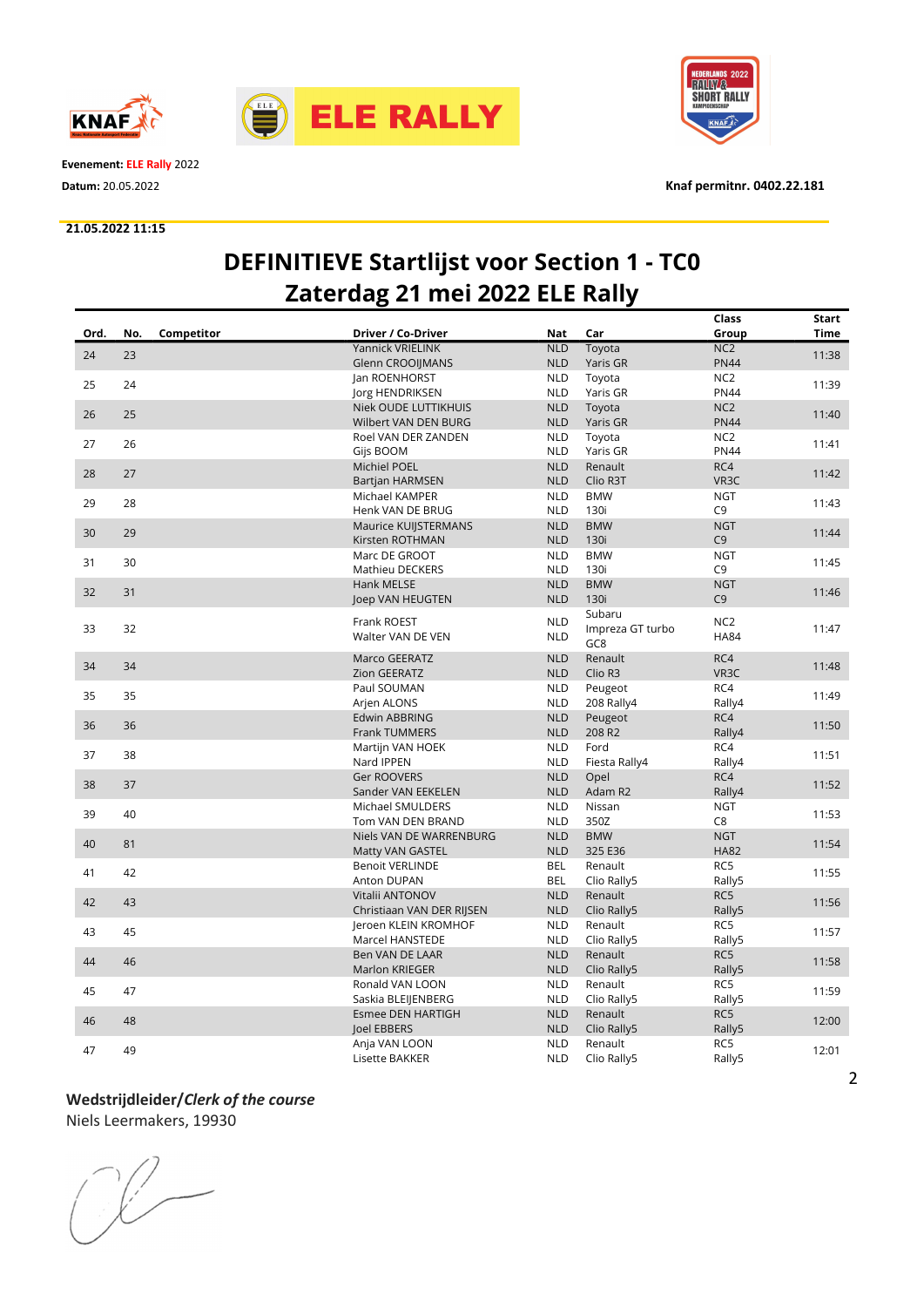



Evenement: ELE Rally 2022

#### 21.05.2022 11:15



Datum: 20.05.2022 Knaf permitnr. 0402.22.181

# DEFINITIEVE Startlijst voor Section 1 - TC0 Zaterdag 21 mei 2022 ELE Rally

|      |     |            |                        |            |                     | Class           | Start       |
|------|-----|------------|------------------------|------------|---------------------|-----------------|-------------|
| Ord. | No. | Competitor | Driver / Co-Driver     | Nat        | Car                 | Group           | <b>Time</b> |
|      |     |            | <b>Mark BIERBOOMS</b>  | <b>NLD</b> | Renault             | RC5             |             |
| 48   | 51  |            | <b>Frank BIERBOOMS</b> | <b>NLD</b> | Clio Rally5         | Rally5          | 12:02       |
|      |     |            | Bart OSSENBLOK         | <b>NLD</b> | Opel                | <b>NGT</b>      |             |
| 49   | 52  |            | Kevin VAN SUNDERT      | <b>NLD</b> | Manta               | <b>S20</b>      | 12:03       |
|      |     |            | Steven VAN DER MEE     | <b>NLD</b> | Opel                | NC3             |             |
| 50   | 53  |            | Fleur VAN DER MEE      | <b>NLD</b> | Astra GSI 16V       | HA7             | 12:04       |
|      |     |            | Marius REEDER          | <b>NLD</b> | <b>BMW</b>          | <b>NGT</b>      |             |
| 51   | 54  |            | Remco LUKSEMBURG       | <b>NLD</b> | E30-325i            | <b>HA82</b>     | 12:05       |
|      | 55  |            | <b>Ruud MIDDEL</b>     | <b>NLD</b> | Fiat                | NC4             |             |
| 52   |     |            | <b>Bart STAX</b>       | <b>NLD</b> | Grande Punto 1.9 8v | VR3D            | 12:06       |
|      |     |            | Alwin DE BOER          | <b>NLD</b> | Opel                | NC3             |             |
| 53   | 56  |            | Martijn EBBEN          | <b>NLD</b> | Astra-F GSI         | HA7             | 12:07       |
|      |     |            | Xavier SCHENE          | <b>BEL</b> | Ford                | NC4             |             |
| 54   | 57  |            | Thierry LEFIN          | <b>BEL</b> | Fiesta ST 150       | N3              | 12:08       |
|      |     |            | Lucas HELIN            | SWE        | Opel                | <b>NGT</b>      |             |
| 55   | 58  |            | Annie SEEL             | <b>SWE</b> | Astra Bertone       | <b>S20</b>      | 12:09       |
|      |     |            | Hans MELIO             | <b>NLD</b> | Ford                | NC <sub>3</sub> |             |
| 56   | 59  |            | Jeroen WILLEMS         | <b>NLD</b> | Focus               | HA7             | 12:10       |
|      |     |            | John VAN DE VEN        | <b>NLD</b> | Ford                | NC4             |             |
| 57   | 60  |            | Jos HUBERS             | <b>NLD</b> | Escort RS2000       | HN3             | 12:11       |
|      |     |            | Pepijn TEN BROEKE      | <b>NLD</b> | Peugeot             | NC <sub>3</sub> |             |
| 58   | 61  |            | Quinten TEN BROEKE     | <b>NLD</b> | 206 RC 180 GTI      | HA7             | 12:12       |
|      |     |            | <b>Bas TIEMENS</b>     | <b>NLD</b> | Peugeot             | NC4             |             |
| 59   | 80  |            | Rene BRIL              | <b>NLD</b> | 206                 | HN3             | 12:13       |
|      |     |            | Arjan WEBBINK          | <b>NLD</b> | Peugeot             | NC4             |             |
| 60   | 63  |            | Roderick BOUWER        | <b>NLD</b> | 206 Rally Cup       | C10             | 12:14       |
|      |     |            | Rudy SCHENKEVELD       | <b>NLD</b> | Peugeot             | NC4             |             |
| 61   | 64  |            | loost SCHENKEVELD      | <b>NLD</b> | 206 Rally Cup       | C10             | 12:15       |
|      |     |            | Dylan TEIWES           | <b>NLD</b> | Peugeot             | NC4             |             |
| 62   | 65  |            | Johan TEIWES           | <b>NLD</b> | 206 Rally Cup       | C10             | 12:16       |
|      |     |            | Peter VAN TEUNENBROEK  | <b>NLD</b> | Peugeot             | NC4             |             |
| 63   | 66  |            | <b>Vincent MULLER</b>  | <b>NLD</b> | 206 Rally Cup       | C10             | 12:17       |
|      |     |            | Jurgen SPRONG          | <b>NLD</b> | Peugeot             | NC4             |             |
| 64   | 67  |            | <b>Bob POTKAMP</b>     | <b>NLD</b> | 206 Rally Cup       | C10             | 12:18       |
|      |     |            | Joery VAN SCHOOT       | <b>NLD</b> | Peugeot             | NC4             |             |
| 65   | 68  |            | Carro HUNTINK          | <b>NLD</b> | 206 Rally Cup       | C10             | 12:19       |
|      |     |            | <b>Calvin TEIWES</b>   | <b>NLD</b> | Peugeot             | NC4             |             |
| 66   | 69  |            | Danique LUBBINGE       | <b>NLD</b> | 206 Rally Cup       | C10             | 12:20       |
|      |     |            | Jurgen VAN HOOIJDONK   | <b>NLD</b> | Peugeot             | NC4             |             |
| 67   | 70  |            | Ashley DE BOER         | <b>NLD</b> | 206 Rally Cup       | C10             | 12:21       |
|      |     |            | Niels ROOZEBOOM        | <b>NLD</b> | Peugeot             | NC4             |             |
| 68   | 72  |            | Chris ROOZEBOOM        | <b>NLD</b> | 206 Rally Cup       | C10             | 12:22       |
|      |     |            | Bart VAN HARSELAAR     | <b>NLD</b> | Peugeot             | NC4             |             |
| 69   | 73  |            | Jeroen ENGELS          | <b>NLD</b> | 206 Rally Cup       | C10             | 12:23       |
|      |     |            | Stefan BROUWER         | <b>NLD</b> | Peugeot             | NC4             |             |
| 70   | 74  |            | <b>Bram KELDER</b>     | <b>NLD</b> | 206 Rally cup       | C10             | 12:24       |
|      |     |            | Paul VAN DER SPEK      | <b>NLD</b> | Peugeot             | NC4             |             |
| 71   | 75  |            | Bram KASTELIJNS        | <b>NLD</b> | 206 Rally Cup       | C10             | 12:25       |

# Wedstrijdleider/Clerk of the course

Niels Leermakers, 19930

 $\begin{picture}(220,20) \put(0,0){\line(1,0){10}} \put(15,0){\line(1,0){10}} \put(15,0){\line(1,0){10}} \put(15,0){\line(1,0){10}} \put(15,0){\line(1,0){10}} \put(15,0){\line(1,0){10}} \put(15,0){\line(1,0){10}} \put(15,0){\line(1,0){10}} \put(15,0){\line(1,0){10}} \put(15,0){\line(1,0){10}} \put(15,0){\line(1,0){10}} \put(15,0){\line($